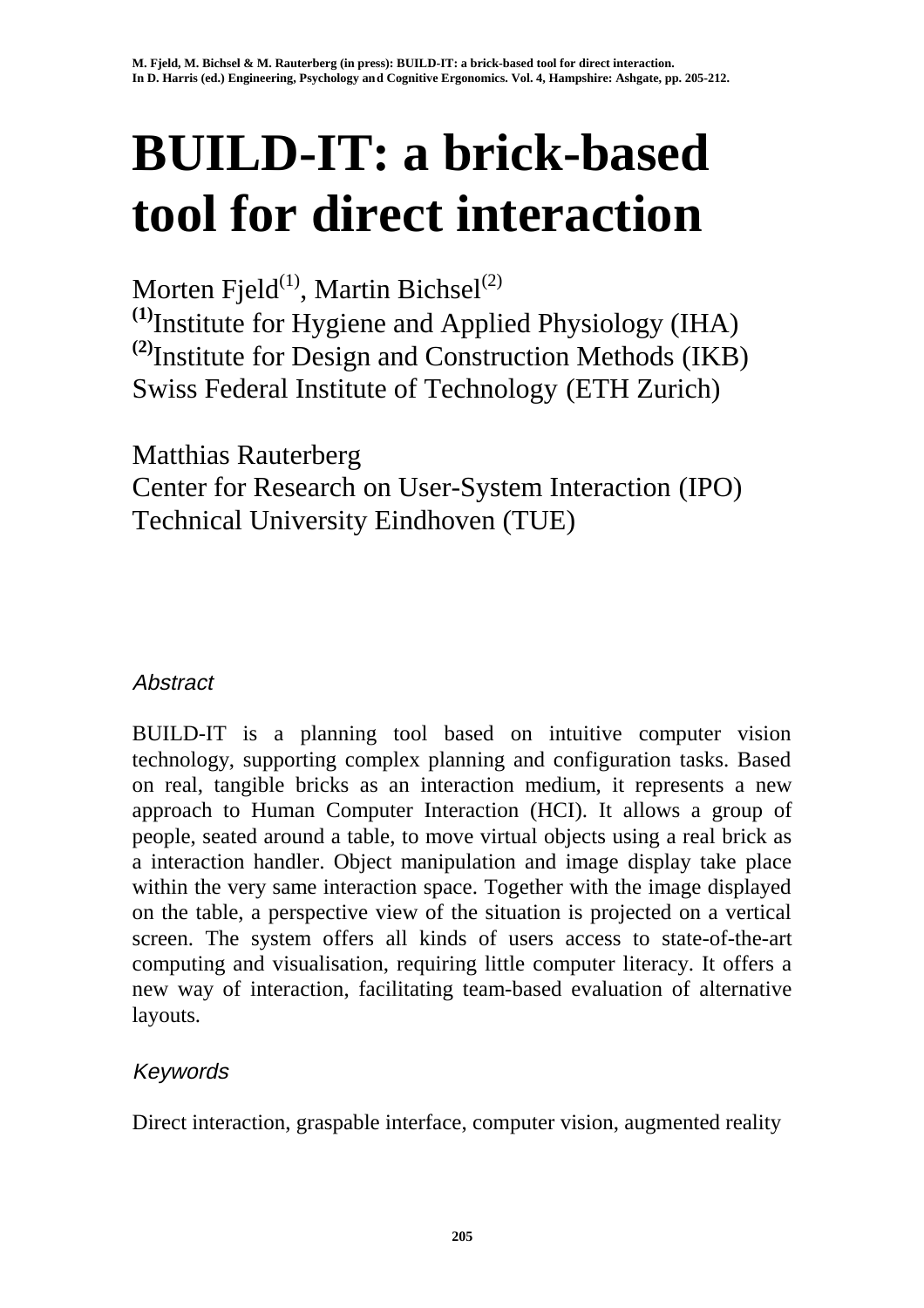#### Introduction

Supporting *natural behaviour* in Human-Computer-Interaction (HCI) is getting increasingly important. We suggest a new concept to *enhance* human expression and to *support* cognitive processes by making them visible.

 To allow for a *natural* or *direct* way of task solving behaviour, we define a set of six *design principles*. These principles are then used as support to design an interaction tool called BUILD-IT. Based on tangible bricks as *interaction handlers*, this system enables users to interact with complex data in a direct way. We call our design concept the Natural User Interface (NUI).

#### Outline of design principles

As pointed out in the introduction, there is a need for a concept bringing together cognitive (here: goal related) and motor activity. Based on task analysis, *action regulation theory* (Hacker, 1994) is one possible concept to answer this need. We choose action regulation theory as the *psychological basis* for this work. Within this tradition, high importance is given to the concept of *complete task*. A complete task starts with a goal setting part, followed by three subsequent steps (Figure 1).



**Figure 1 A complete activity cycle in action regulation theory.**

In more detail, these four steps are:

- individual setting of goals, given by the task description, and later on, given by controlled feedback,
- taking on planning functions, selecting tools and preparing actions necessary for goal attainment,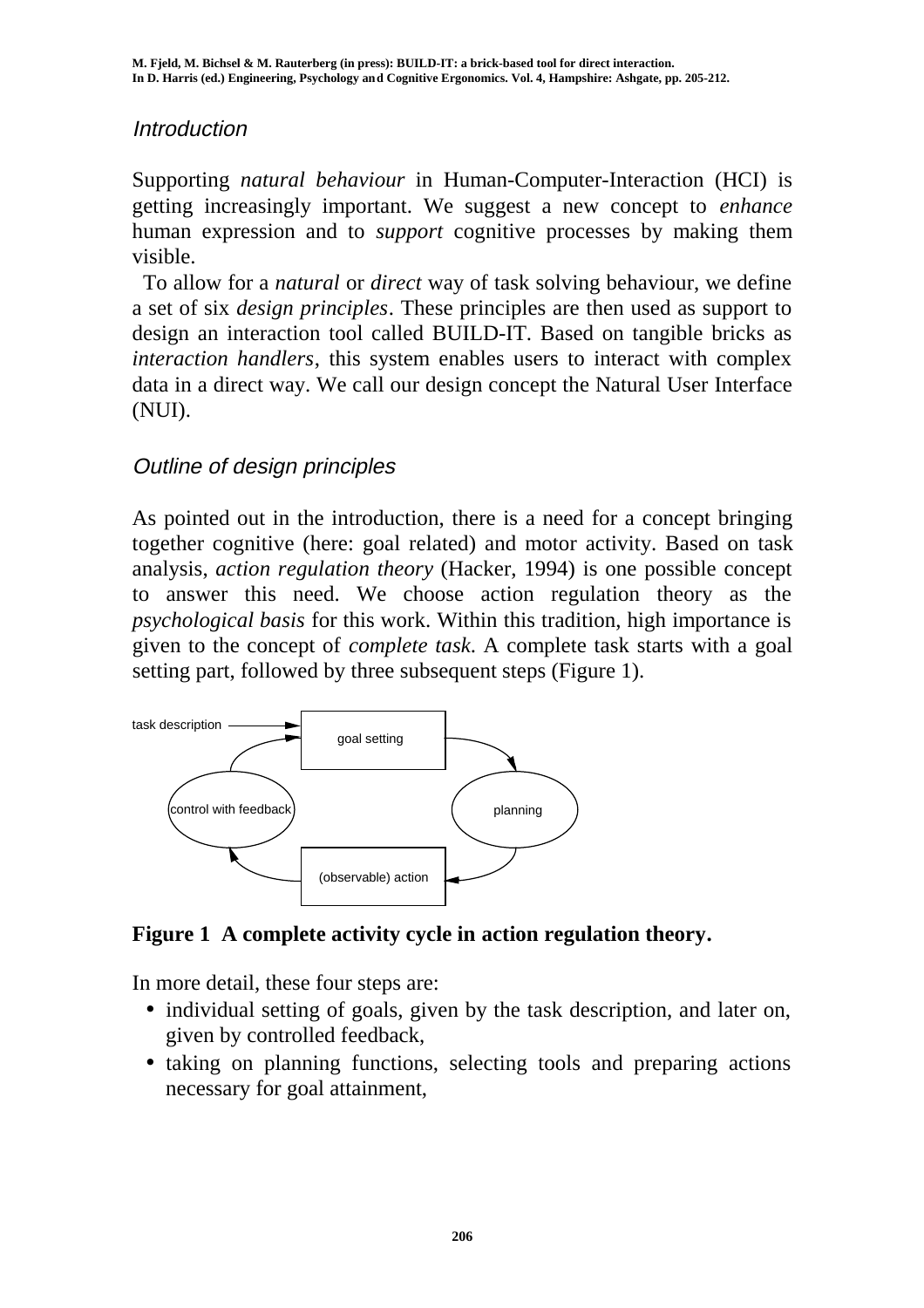- physical (or even mental) performance functions with feedback on performance pertaining to possible corrections of actions, and
- controlled feedback on results and the possibility of checking the action results against goals.

When computer users pursue an activity, their goal may be more or less clear. Their actions may be classified according to goal-relatedness. Kirsh and Maglio (1994) considered motor activity as being either *epistemic* or *pragmatic*. Pragmatic actions have the primary function of bringing the user physically closer to a goal. In contrast, epistemic actions are chosen to unveil hidden information or to gain insight that otherwise would require much mental computation. Hence, physical actions facilitate mental activity, making it faster and more reliable. Cognitive complexity may also be reduced by epistemic actions.

 Epistemic and pragmatic actions are, generally speaking, both present in task-solving behaviour. This applies to all levels of expertise. Independent of the level of expertise, pragmatic and epistemic actions are both necessary for successful task solving performance and should therefore be encouraged in the design of HCI tools.

 Pragmatic actions seem to come close to Hacker's (1994) *goal-driven* actions. However, if no goal can be derived directly from a task description, the first part of solving the task is epistemic. In that case, a complete activity cycle starts with observable action, followed by goal setting and planning (Figure 2).



**Figure 2 A complete activity cycle in the case of epistemic action.**

 In the rest of this paper, we make the abstraction that pragmatic, as well as epistemic action *both* can be represented by Figure 1. This means that the top and bottom of the cycle in Figure 1 should no longer be taken literally. That figure is meant to transport *both* the idea of complete pragmatic *as well as* the idea of complete epistemic actions.

The first three design principles for graspable interfaces can be outlined: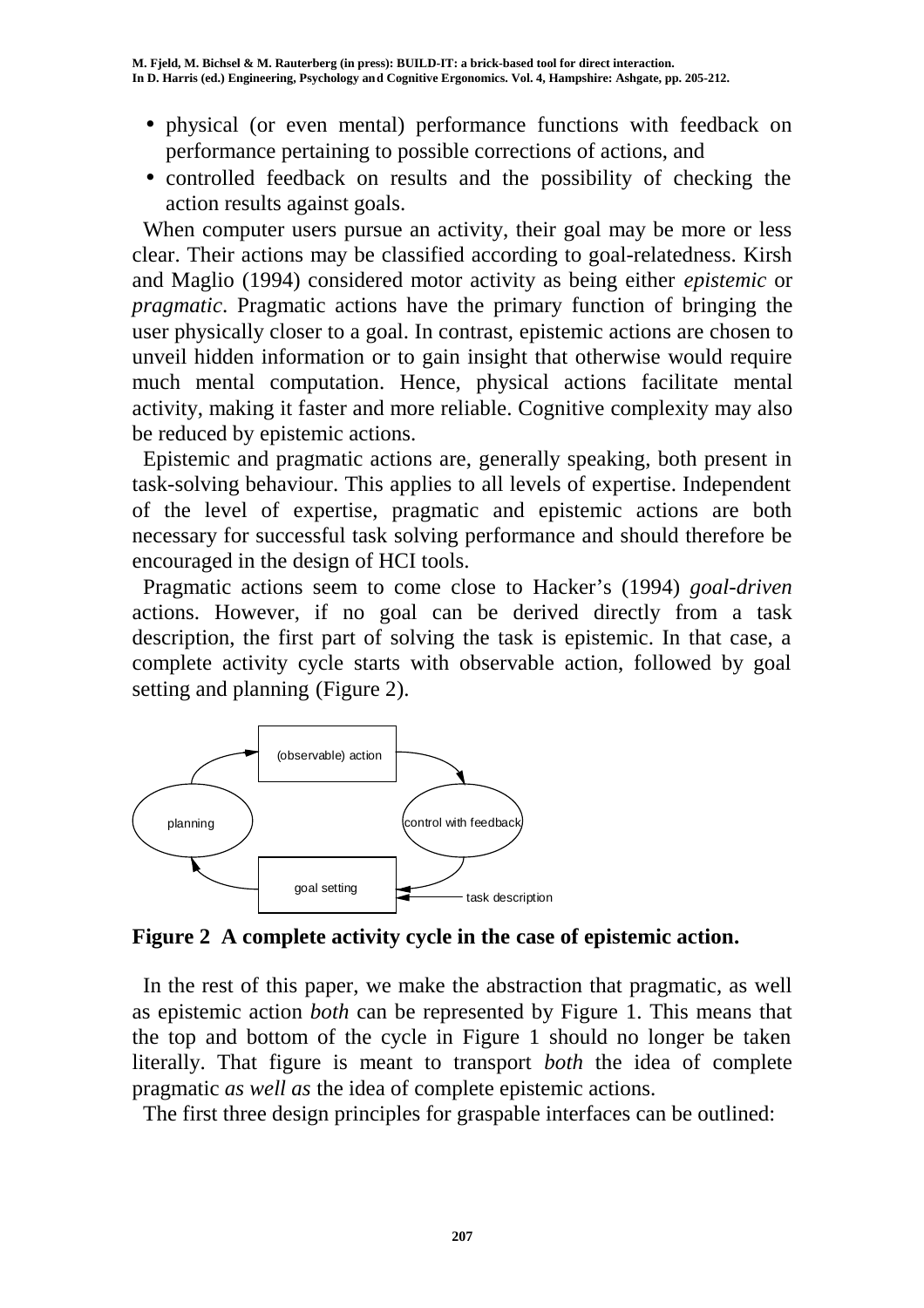- Assure that mistakes only imply low risk so that epistemic behaviour is being stimulated,
- allow users to choose between epistemic (exploratory) *and* pragmatic (goal-oriented) actions, and
- support a complete regulation of pragmatic *as well as* epistemic behaviour.

 When manipulating objects in the *real world*, action space (hands and fingers) and perception space (the position of the object in the real world) *coincide* in time and space (Rauterberg, 1995). Hacker and Clauss (1976) proved that offering task-relevant information *in the same space* as where action takes place leads to increased performance.

 With a screen-keyboard-mouse user interface, there is a *separation* between these two spaces, given by the separation of in- and output devices. An alternative approach to interface design (Rauterberg, 1995), is to let perception and action space coincide (Figure 3).



**Figure 3 User interface where perception and action space coincide.**

 Furthermore, to improve the feedback from interface to user, it is feasible to offer haptic (or: tactile) feedback. Akamatsu and MacKenzie (1996) showed how tactile feedback may improve task solving performance.

 At this point, we merge the two preceding concepts of interface design. Interfaces offering i) a coincident perception and action space, and ii) haptic feedback, can be subsumed under Augmented Reality (AR). AR is based on real objects, augmented by computer-based, intelligent characteristics. AR recognises that people are used to the real world, which cannot be authentically reproduced by a computer. A first AR interface, Digital Desk, was suggested by Newman and Wellner (1992). Similar ideas were described by Tognazzini (1996). We will choose AR to be the *technological basis* for design of NUIs.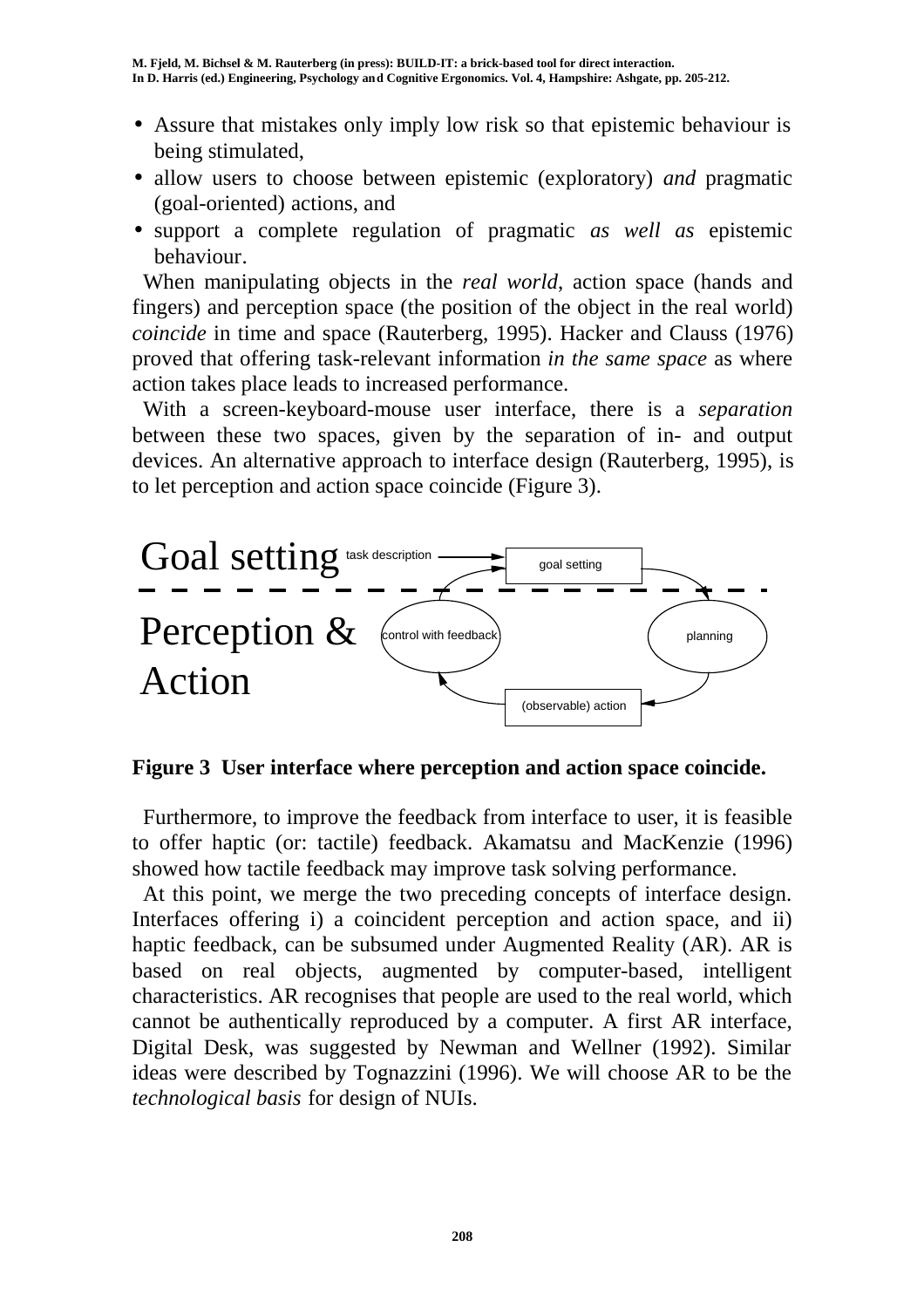We find it important that real and virtual objects clearly indicate the kind of interaction they are meant to support. This idea stems from the concept of *affordances*, first suggested by Gibson (1986), later applied to design by Norman (1988). Applied to our system, this means that real interaction handlers and virtual, projected objects must be designed so that they clearly inform about the function they support, the structure they represent and the results they produce.

Now, the final three design principles for can be established:

- Support users to take on planning functions in a direct and intuitive way,
- clearly indicate which objects and tools are useful for task solving accomplishment, and
- clearly show the results of user actions.

# Design and implementation of BUILD-IT



**Figure 4 BUILD-IT, a brick-based NUI-instantiation supporting multi-expert, task solving activity.**

Guided by the outlined principles, we designed a *brick-based* NUI instantiation (Figure 4). *Brick-based* means that graspable bricks are used as interaction handlers, or mediators, between users and virtual objects. As task context, we chose that of planning activities for factory design. A prototype system, called BUILD-IT, was realised (Fjeld, Bichsel and Rauterberg, 1998). This is an application that supports engineers in designing assembly lines and building factories. The system enables users, grouped around a table, to interact in a space of *virtual* and *real* world objects. A vertical screen gives a *side view* of the plant. In the table working area there are *menu areas*, used to select new objects, and a *plan view* where such objects can manipulated (Figure 5).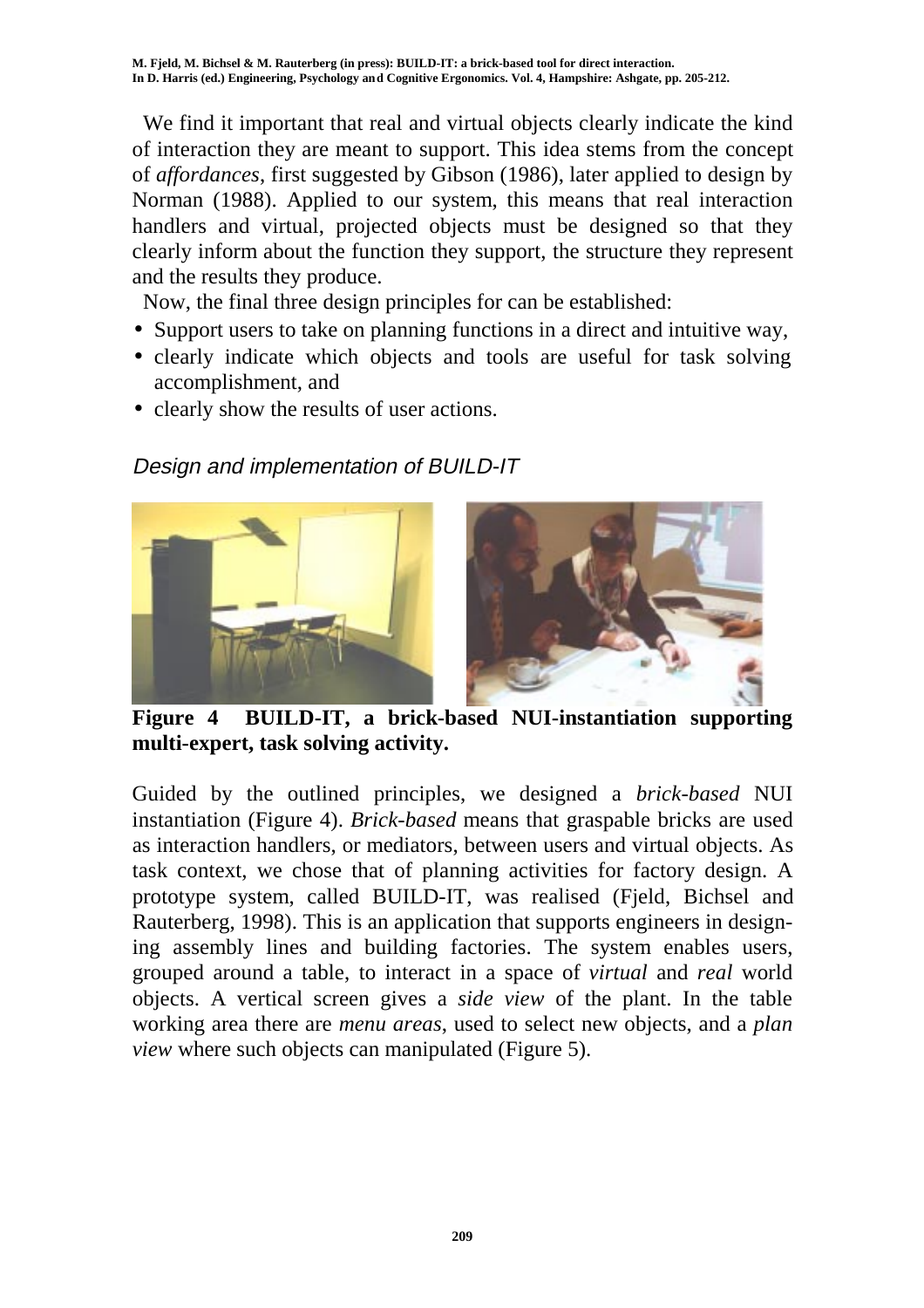**M. Fjeld, M. Bichsel & M. Rauterberg (in press): BUILD-IT: a brick-based tool for direct interaction. In D. Harris (ed.) Engineering, Psychology and Cognitive Ergonomics. Vol. 4, Hampshire: Ashgate, pp. 205-212.**



**Figure 5 In the centre, a** *plan view* **with objects (robots, tables etc.). On the sides,** *menu areas* **with objects and functions (virtual camera, print etc.).**

 The working principle of BUILD-IT is shown in Figure 6. Users select an object by putting the brick at the object positions. Objects can be translated, rotated and de-selected by simple brick manipulation. Using a material brick, everyday motor patterns like grasping, moving, rotating are activated. When the brick is covered, the virtual object stays put.



**Figure 6 The basic steps for brick-based user manipulations (left), and two-handed interaction (right).**

 To allow for two handed operations, the system supports multi-brick interaction (Figure 6). A second effect of multi-brick interaction, is that several users can take part in a simultaneous design process.

 Graphical display is based on the class library MET++ (Ackermann, 1996). The system can read and render arbitrary virtual 3D objects (Figure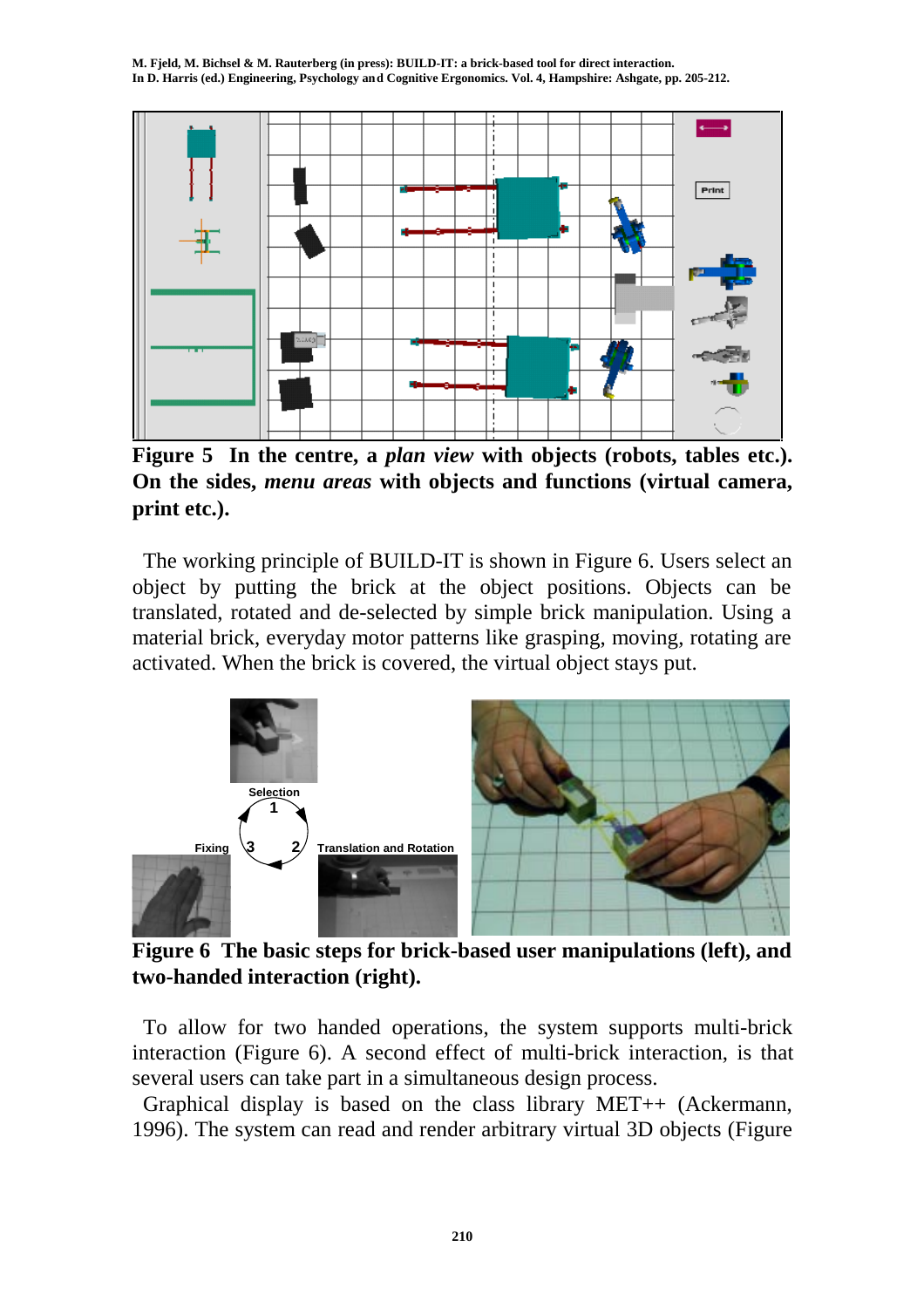5). These objects are transferred from a Computer Aided Design (CAD) system to BUILD-IT (Fjeld, Jourdan, Bichsel and Rauterberg, 1998) using Virtual Reality Modelling Language (VRML).

#### Discussion and future work

The system dynamically supports user needs for natural behaviour and control. It gives an immediate feedback to support planning and goal setting, assuring a complete regulation of the working cycle. Since the cost of making mistakes is low, the system enhances *epistemic* and *pragmatic* action.

 Most novel research questions triggered by this project come from developing and working with the system. However, some of these *questions* can be pursued *apart* from the system. Hence, experiments can be divided into two different kinds; *mock-up* (design of hardware) and *real* (design of software and interaction between hard- and software ).

 Future work will explore design of interaction handler(s) and how to combine software and hardware in an intelligible way. Functionality for one- and/or two-handed interaction is another relevant topic. Finally, offering spatial navigation (virtual camera handling, scrolling and zooming), object scaling and grouping, are highly relevant questions.

#### References

- Ackermann, P. (1996) *Developing Object-Oriented Multimedia Software Based on the MET++ Application Framework*. dpunkt Verlag für digitale Technologie.
- Akamatsu, M. & MacKenzie, I. S. (1996), 'Movement characteristics using a mouse with tactile and force feedback'. *International Journal of Human-Computer Studies*, Vol. 45, pp. 483-493.
- Fjeld, M., Bichsel, M. & Rauterberg, M. (1998), 'BUILD-IT: An Intuitive Design Tool Based on Direct Object Manipulation', in L. Wachsmut & M. Frölich (eds*.*), *Gesture and Sign Language in Human-Computer Interaction. Lecture Notes in Artificial Intelligence*, Vol. 1371. Springer-Verlag, pp. 297-308.
- Fjeld, M., Jourdan, F., Bichsel, M. & Rauterberg, M. (1998), 'BUILD-IT: an intuitive simulation tool for multi-expert layout processes', in M. Engeli & V. Hrdliczka (eds.), *Fortschritte in der Simulationstechnik*. vdf Hochshuleverlag: Zurich, pp 411-418.